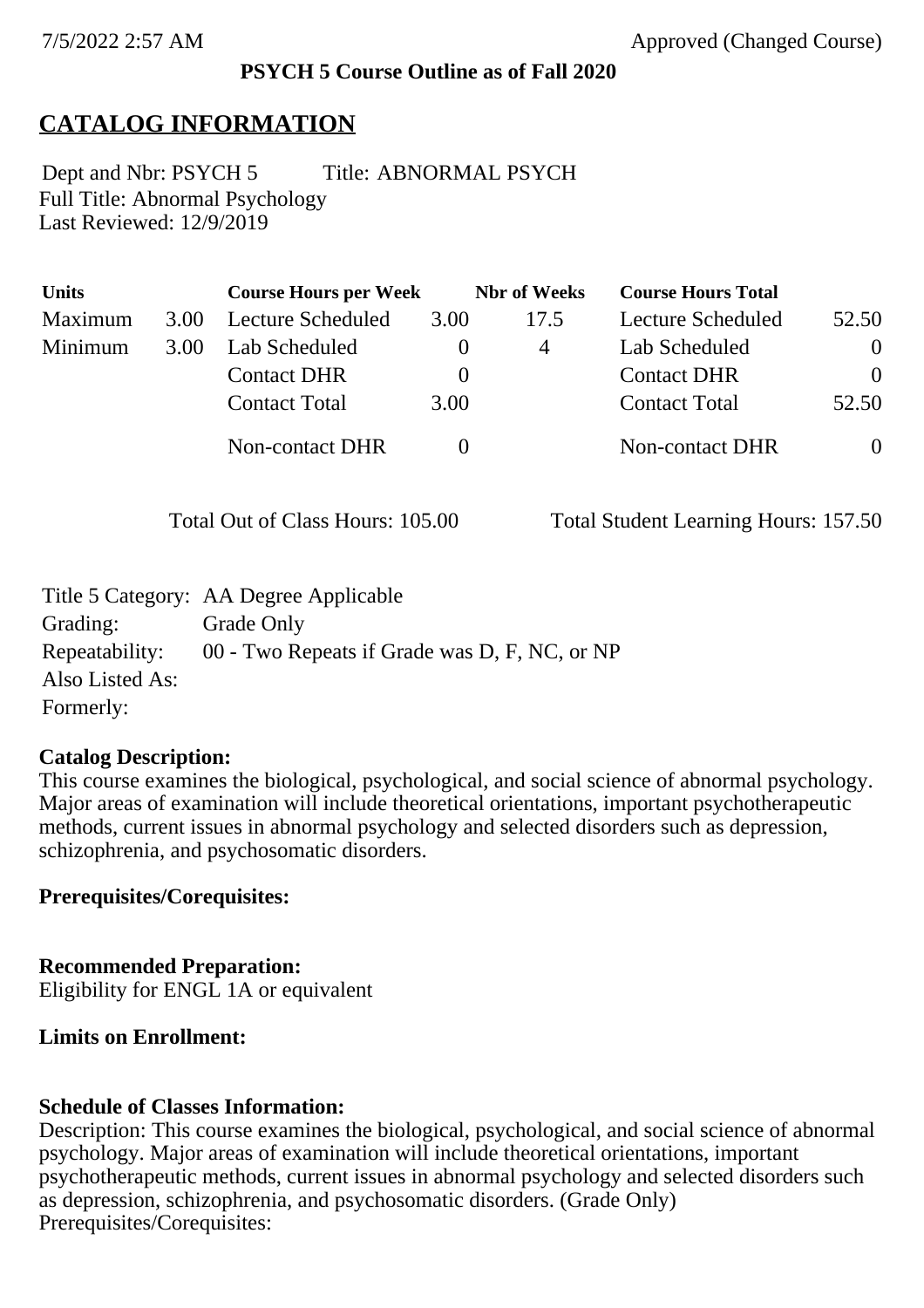# **ARTICULATION, MAJOR, and CERTIFICATION INFORMATION:**

| <b>AS Degree:</b><br><b>CSU GE:</b> | <b>Area</b><br>D<br><b>Transfer Area</b><br>I)<br>D9                                     | Social and Behavioral Sciences Fall 1993<br>Social Science<br>Psychology |           | Effective:<br>Effective:<br>Fall 1994 | Inactive:<br>Inactive: |
|-------------------------------------|------------------------------------------------------------------------------------------|--------------------------------------------------------------------------|-----------|---------------------------------------|------------------------|
| <b>IGETC:</b>                       | <b>Transfer Area</b><br>Social and Behavioral Science Fall 1995<br>4<br>4I<br>Psychology |                                                                          |           | Effective:                            | Inactive:              |
| <b>CSU Transfer: Transferable</b>   |                                                                                          | Effective:                                                               | Fall 1993 | Inactive:                             |                        |
| <b>UC Transfer:</b> Transferable    |                                                                                          | Effective:                                                               | Fall 1993 | Inactive:                             |                        |

**CID:**

## **Certificate/Major Applicable:**

[Both Certificate and Major Applicable](SR_ClassCheck.aspx?CourseKey=PSYCH5)

# **COURSE CONTENT**

## **Student Learning Outcomes:**

Upon completion of the course, students will be able to:

1. Assess and diagnose a psychological profile with a major psychological disorder.

2. Describe the symptoms of major psychological disorders and suggest the most effective treatment currently used.

## **Objectives:**

Students will be able to:

- 1. Discuss criteria used to define abnormal behavior, and various methods used to study abnormal behavior, including the naturalistic, observation method, the correlation method, the experimental method, kinship studies, the epidemiological method, and the case-study methods.
- 2. Distinguish among the following contemporary perspectives on abnormal behavioral: biological, psychodynamic, learning based, humanistic, cognitive, and sociocultural.
- 3. Describe approaches used by investigators to demonstrate the reliability and validity of classification and methods of assessment.
- 4. Summarize the findings of research into the effectiveness of psychotherapy in general and specific therapeutic approaches in particular.
- 5. Explain the significance of stress factors in health and illness, and discuss some of the psychological factors that moderate stress.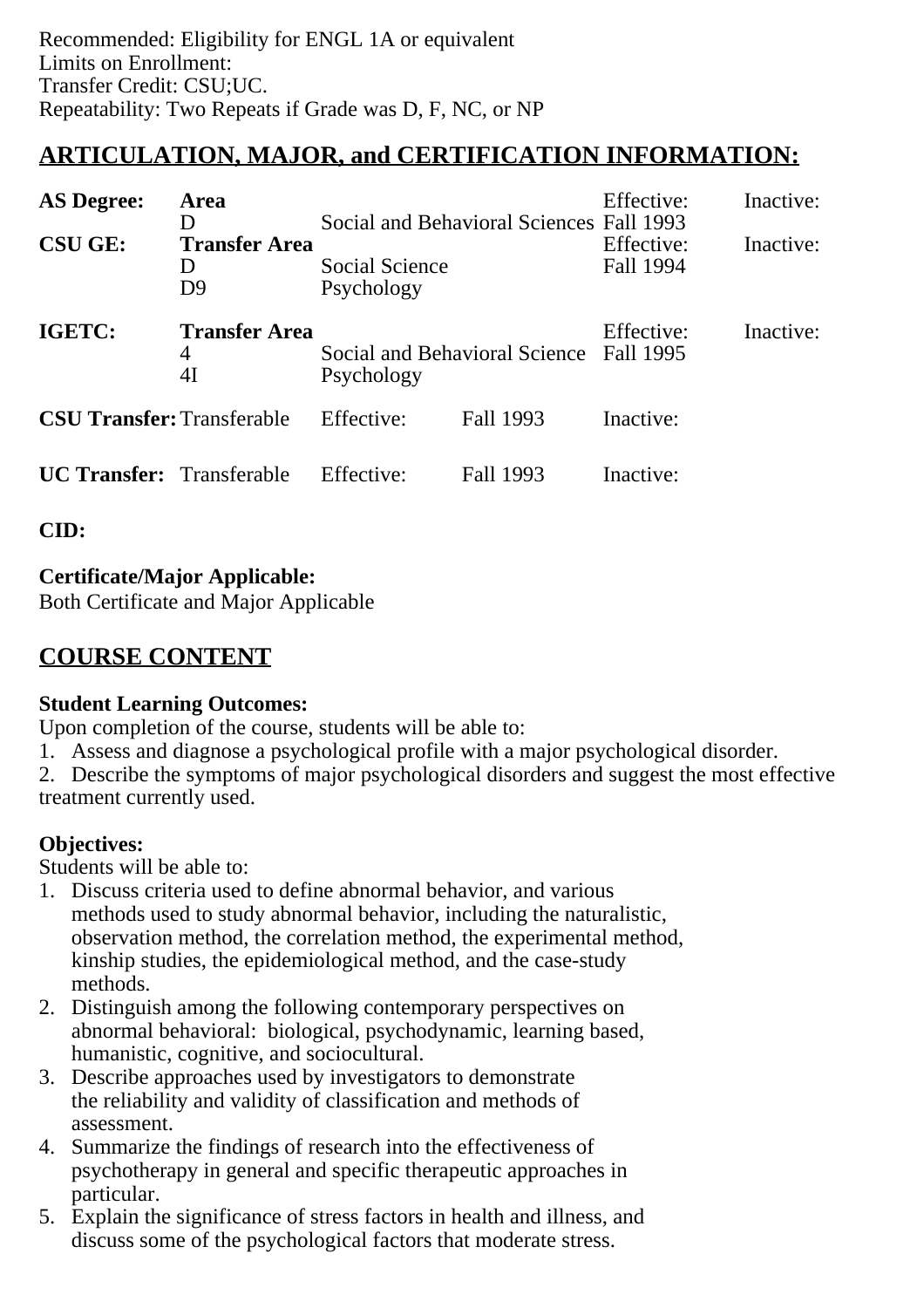- 6. Define and describe generalized anxiety disorder, and be able to identify various treatment approaches.
- 7. Describe the major features of the dissociative and somatoform disorders and recount various theoretical perspectives for both.
- 8. Distinguish between normal and abnormally depressed moods, define the term "mood disorder" and discuss the incidence of suicide and theoretical perspectives on its causes.
- 9. Compare and contrast the three research clusters of personality disorders: paranoid, schizoid, and schizotypol personality disorder.
- 10. Differentiate between psychological and physiological dependence and describe the physical and psychological effects of depressants, stimulants, and hallucinogens.
- 11. Describe the diagnostic features of anorexia, bulimia, obesity, and sleep disorders; and discuss the prevalence and treatment for each.
- 12. Describe sociocultural factors involved in classifying sexual behaviors as normal or abnormal.
- 13. Discuss theoretical perspectives and schizophrenia, including the psychodynamic learning, biological, and family theories in the development of schizophrenia.
- 14. Identify ways of determining what is "normal" and what is "abnormal" in childhood and adolescent development.
- 15. Discuss developmental types, theoretical perspectives, and interventions for learning disorders.
- 16. Discuss the basic features of dementia and the relationship between dementia and normal aging.
- 17. Differentiate among biological, social-cognitive, and socioculture perspectives in explaining human aggression.
- 18. Outline the legal procedures for psychiatric commitment and the safeguards to prevent abuse of psychiatric commitment.

## **Topics and Scope:**

- I. Introduction and Research Methods
- II. Contemporary Perspectives on Abnormal Behavior
- III. Classification and Assessment of Abnormal Behavior
- IV. Methods of Treatment
- V. Stress, Psychological Factors and Health
- VI. Anxiety Disorders
- VII. Dissociate and Somatoform Disorders
- VIII. Mood Disorders and Suicide
- IX. Personality Disorders<br>X. Substance Abuse and
- Substance Abuse and Dependence
- XI. Eating Disorders, Obesity, and Sleep Disorders
- XII. Gender Identity Disorder, Paraphilia, and Sexual Dysfunctions
- XIII. Schizophrenia and Other Psychotic Disorders
- XIV. Abnormal Behavior
	- A. Childhood
	- B. Adolescence
- XV. Cognitive Disorders and Disorders Relating to Aging
- XVI. Violence and Abuse
- XVII. Abnormal Psychology and Society